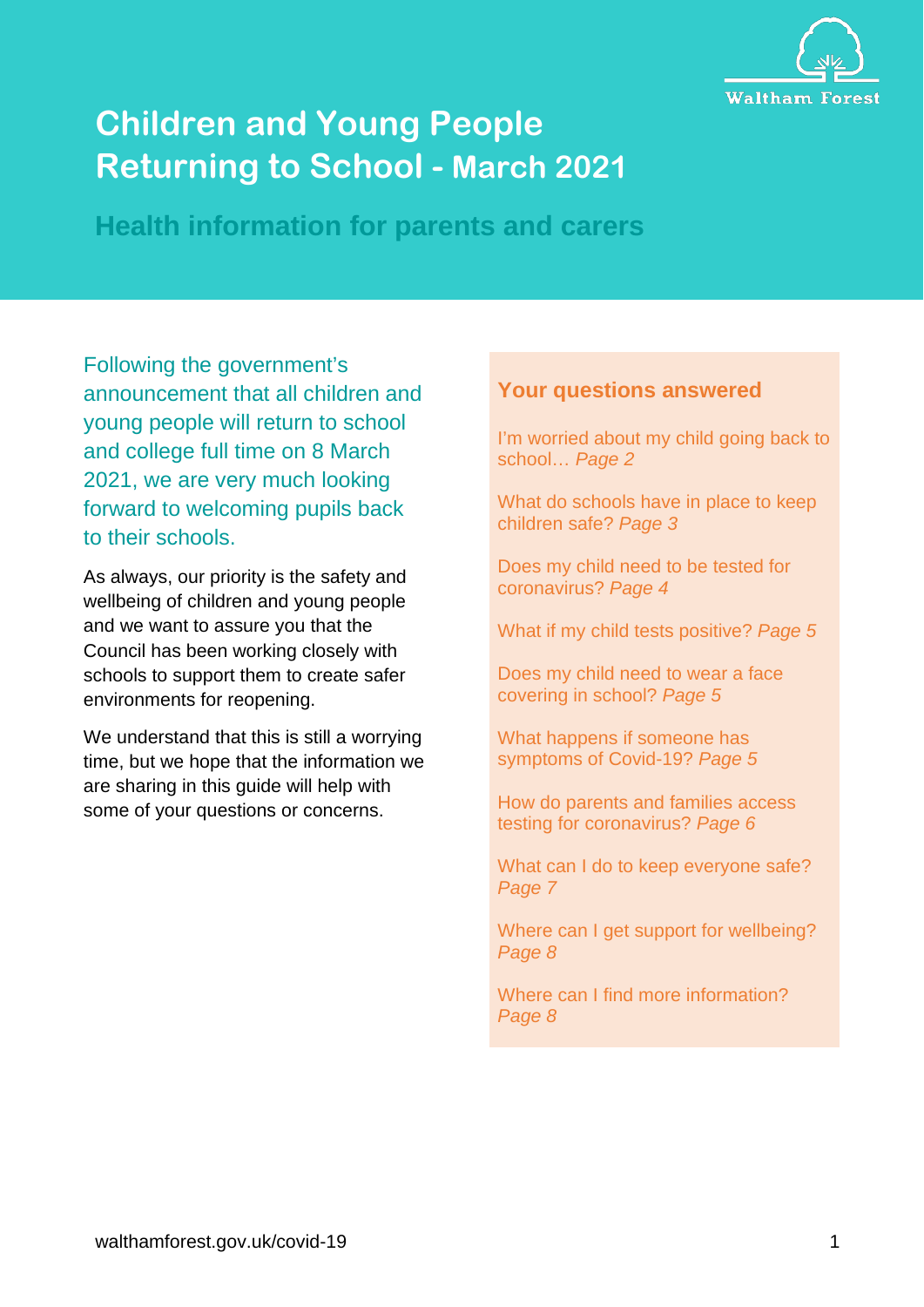

# **I'm worried about my child going back to school…**

It's understandable to be worried about children returning to school but since the lockdown in January 2021, the number of cases of coronavirus (Covid-19) in the borough has decreased, access to testing for the school community is better, and our understanding about how to keep schools safe has further improved.

As more children return, schools are putting in place a number of safety measures aimed at protecting children, staff and families and reducing the spread of the virus (see page 3).

And, while we know that school is important to learn and develop emotional and social skills, the health and safety of children, teaching staff and their families remains our top priority.

Please note that while we understand your concerns, as schools re-open on 8 March, school attendance will therefore be mandatory again. This means that it is your legal duty as a parent/carer to send your child (if they are of compulsory school age) to school regularly if they are registered at one.

## **EVIDENCE**

There is good evidence that primary school age children are less likely to catch Covid-19. There is also clear evidence that the great majority of children and teenagers who catch Covid-19 have mild symptoms or no symptoms at all.

## **SHIELDING**

Adults and children who are clinically extremely vulnerable to coronavirus are advised to shield and this includes not attending school. Your school or college will make appropriate arrangements for you to be able to continue your education at home.

[More information on shielding can be](https://www.gov.uk/government/publications/guidance-on-shielding-and-protecting-extremely-vulnerable-persons-from-covid-19/guidance-on-shielding-and-protecting-extremely-vulnerable-persons-from-covid-19)  [found on the gov.uk website.](https://www.gov.uk/government/publications/guidance-on-shielding-and-protecting-extremely-vulnerable-persons-from-covid-19/guidance-on-shielding-and-protecting-extremely-vulnerable-persons-from-covid-19)

## **WHO TO CONTACT**

If you're concerned about the risk for anyone in your family, talk to your GP or your school. You can also email the School Health Team on [nem-tr.0-](mailto:nem-tr.0-19universalspawf@nhs.net) [19universalspawf@nhs.net](mailto:nem-tr.0-19universalspawf@nhs.net) or [find local](https://www.nelft.nhs.uk/services-waltham-forest-universal-intervention/)  [telephone numbers on nelft.nhs.uk](https://www.nelft.nhs.uk/services-waltham-forest-universal-intervention/)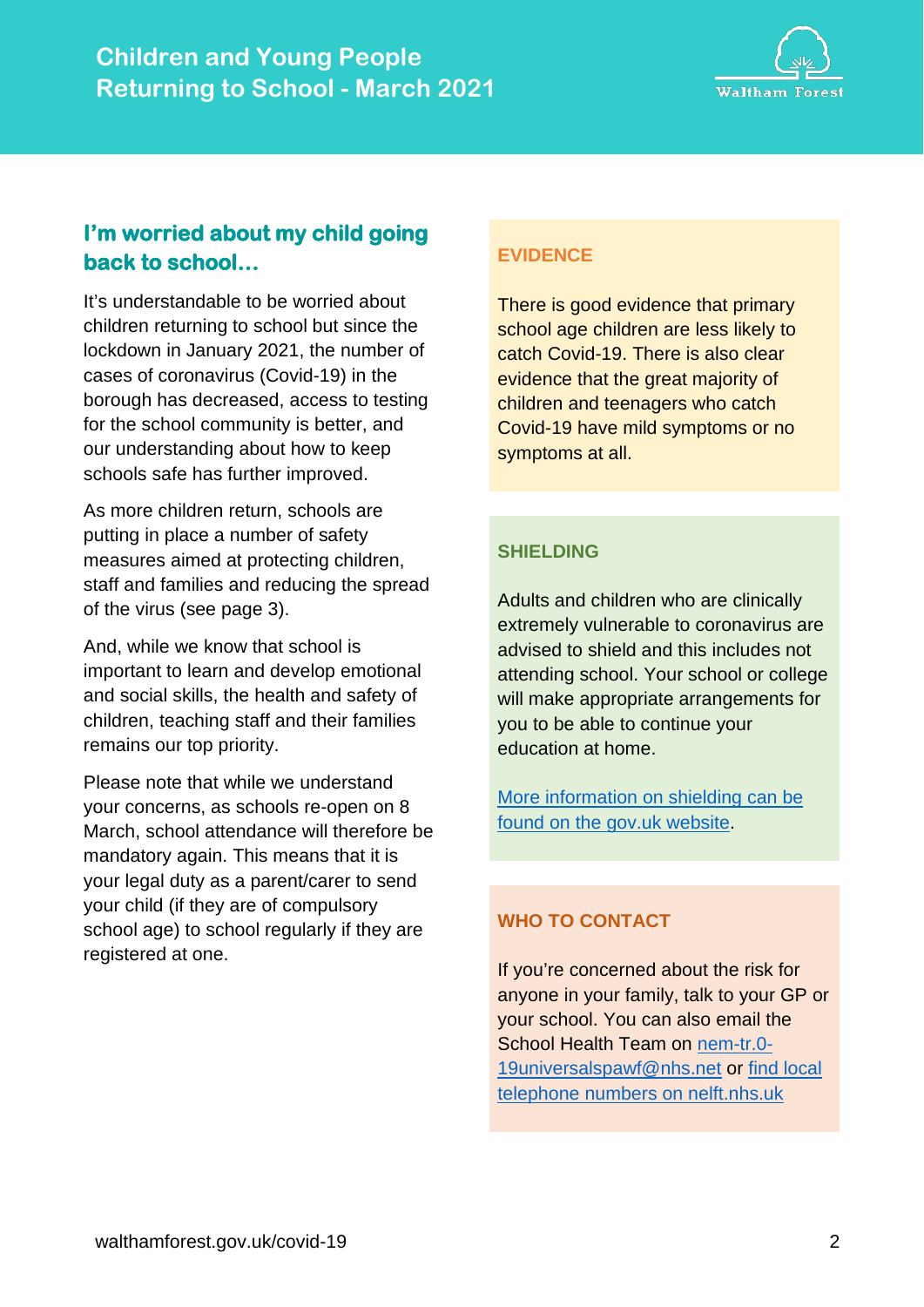

## **What do schools have in place to keep children safe?**

The Council has been working closely with schools to prioritise the safety of children, teaching staff and families. The government has designed a system of controls below to keep schools safe for everyone

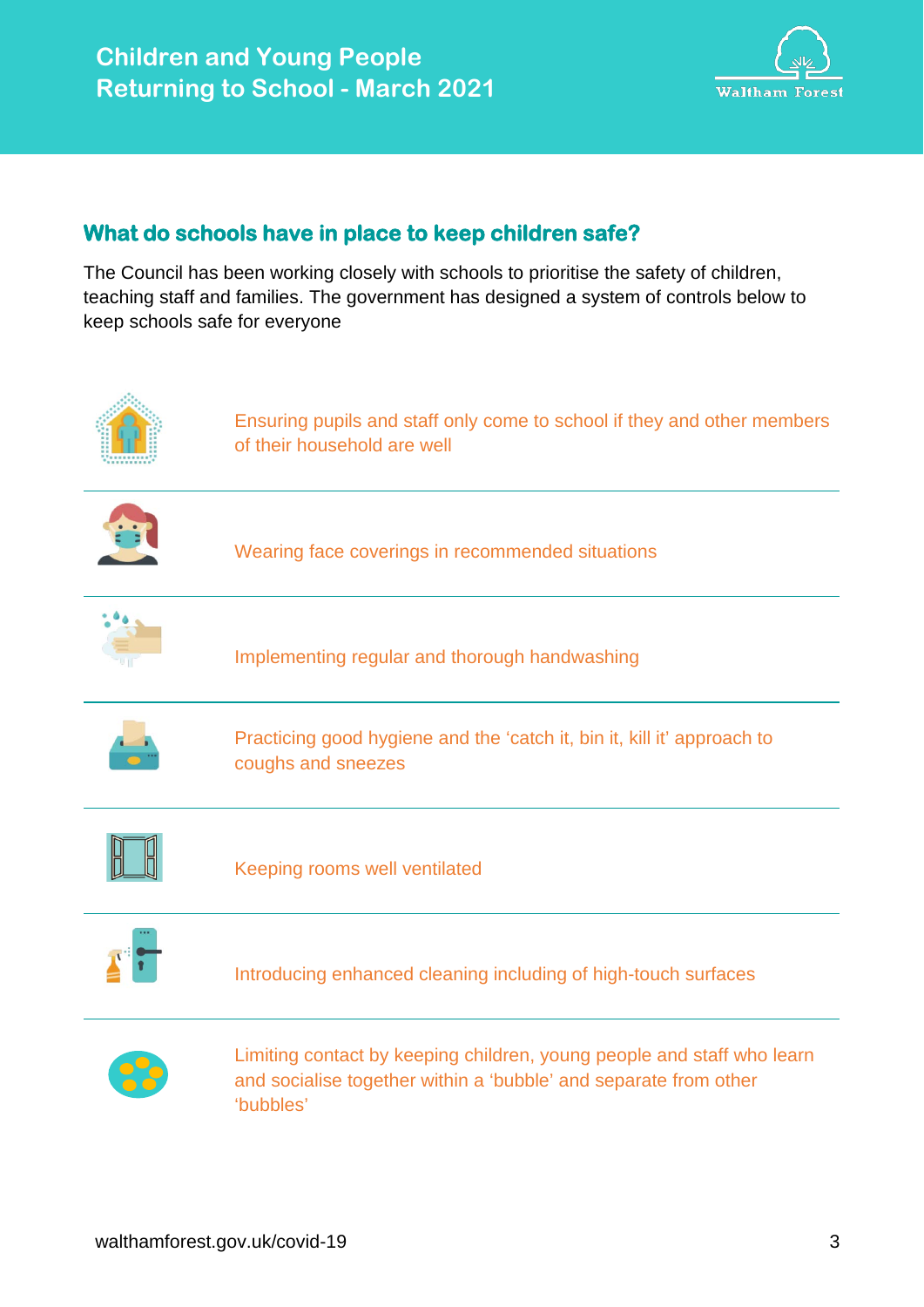

# **Does my child need to be tested for coronavirus?**

Testing is one part of the range of measures being introduced by schools and colleges to support the safe return of pupils.

Rapid testing using Lateral Flow Devices (LFD)s will help to identify people who may not have any Covid-19 symptoms but could pass it on to others.

In secondary schools, testing will be offered to pupils when they are in school.

- Pupils will be offered three tests at school.
- They will then be given test kits twice a week to take home.
- Support and guidance on how to take the tests will be provided.
- Those unable to take tests at home can continue to be tested at school.
- All staff in secondary schools are also being offered testing twice weekly at home.

In primary schools, children don't need to be tested regularly as they may find it unpleasant or they are unable to test themselves. However, staff will be taking part in the testing programme to help reduce transmission of the virus and keep everyone safe in primary schools.

## **TRAINED SCHOOL STAFF**

Schools have received training and support to set up testing sites in school and these have been successfully offering testing to those in school already for several weeks.

## **NOSE AND THROAT SWAB**

Testing consists of a nose and throat swab and results of the test are available within 30 minutes. A negative test result does not mean that other protective measures are no longer important.

#### **VOLUNTARY TESTING**

Testing is voluntary, but we strongly encourage you and your child to take part to help reduce the spread of the virus. If you choose not to take up the testing offer or your child cannot be tested, they will return to school as normal, however, the more pupils that can be tested the safer the school environment will be for everyone.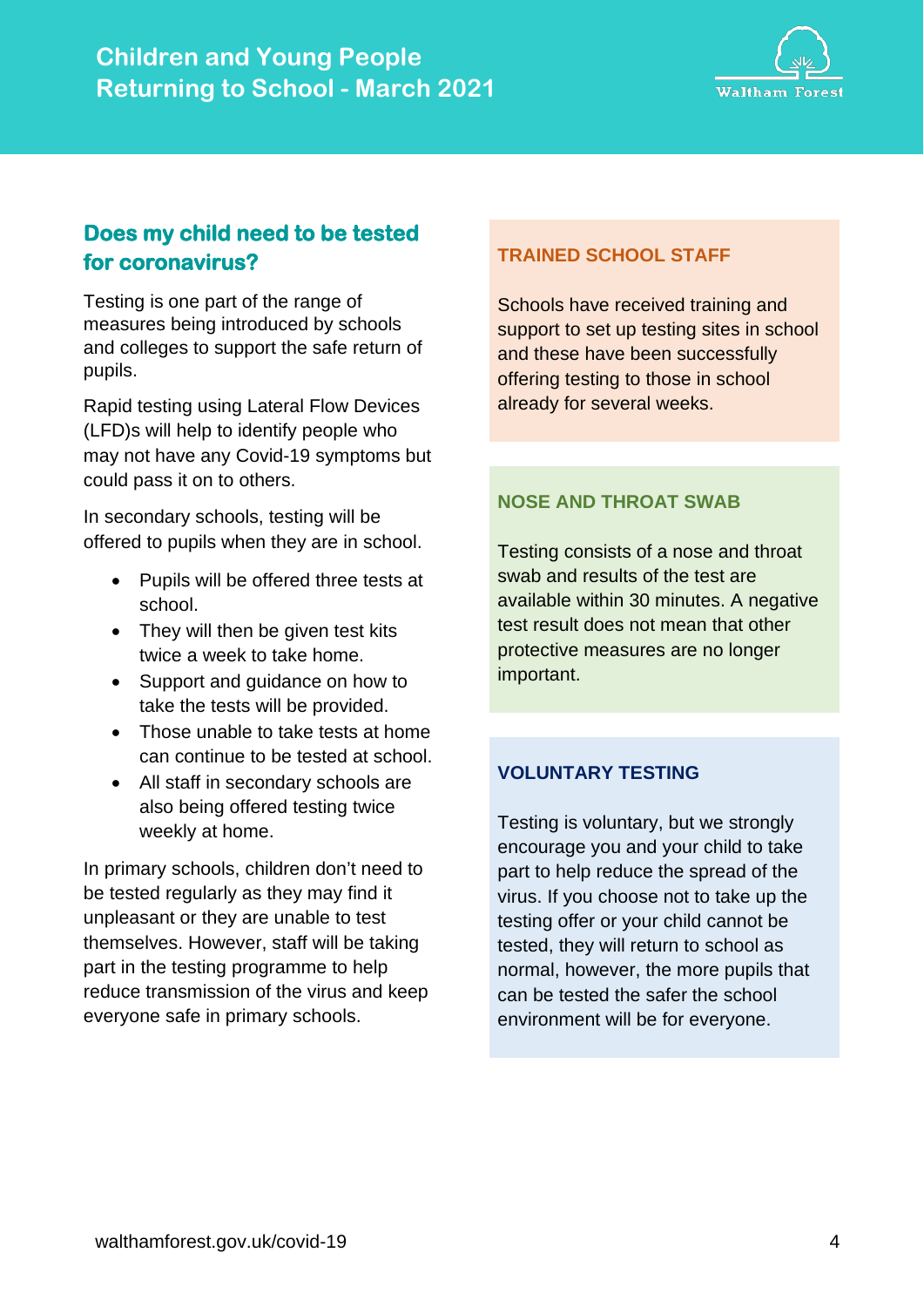

# **What if my child or school staff tests positive?**

If a child or member of staff tests positive, then they will be required to self-isolate for 10 days (from when symptoms started or from the date of the test if they did not have symptoms).

The rest of their 'bubble' group will also be sent home to self-isolate for 10 days from the point of last contact.

The households of these other children in the 'bubble' do not need to isolate, unless their child also develops symptoms.

# **Does my child need to wear a face covering in school?**

In secondary schools and colleges, face coverings should be worn by everyone (staff and pupils) when moving around corridors and communal areas. For the time being, face covering should also be worn in the classroom if social distancing is not possible.

In primary schools, adults should wear face coverings in situations where social distancing between adults is not possible. Children in primary schools should not be expected to wear face coverings.

# **What happens if someone has symptoms of Covid-19?**

If your child or anyone in your household have symptoms (a temperature or a new, continuous cough, or loss of/change to their sense of taste or smell) please let your school know, and keep your child and the rest of your household at home.

If a child or member of staff gets these symptoms in school, they will be sent home with advice about what to do.

Anyone with symptoms needs to selfisolate along with all of their household and get a test as soon as possible at any of the following sites:

- Stanley Road car park, Leyton E10 7EQ
- Linford Road car park, Walthamstow E17 3LS
- Church Lane car park, Leytonstone E11 1HG
- Homebase, Walthamstow, E17 4EE

For full details and opening times, visit [www.walthamforest.gov.uk/testing](http://www.walthamforest.gov.uk/testing)

## **If you have symptoms, do not travel to the test site by public transport.**

If you can't get to a site safely, you can book an appointment or [get a test online](https://www.gov.uk/get-coronavirus-test)  [from the NHS](https://www.gov.uk/get-coronavirus-test) or by calling 119.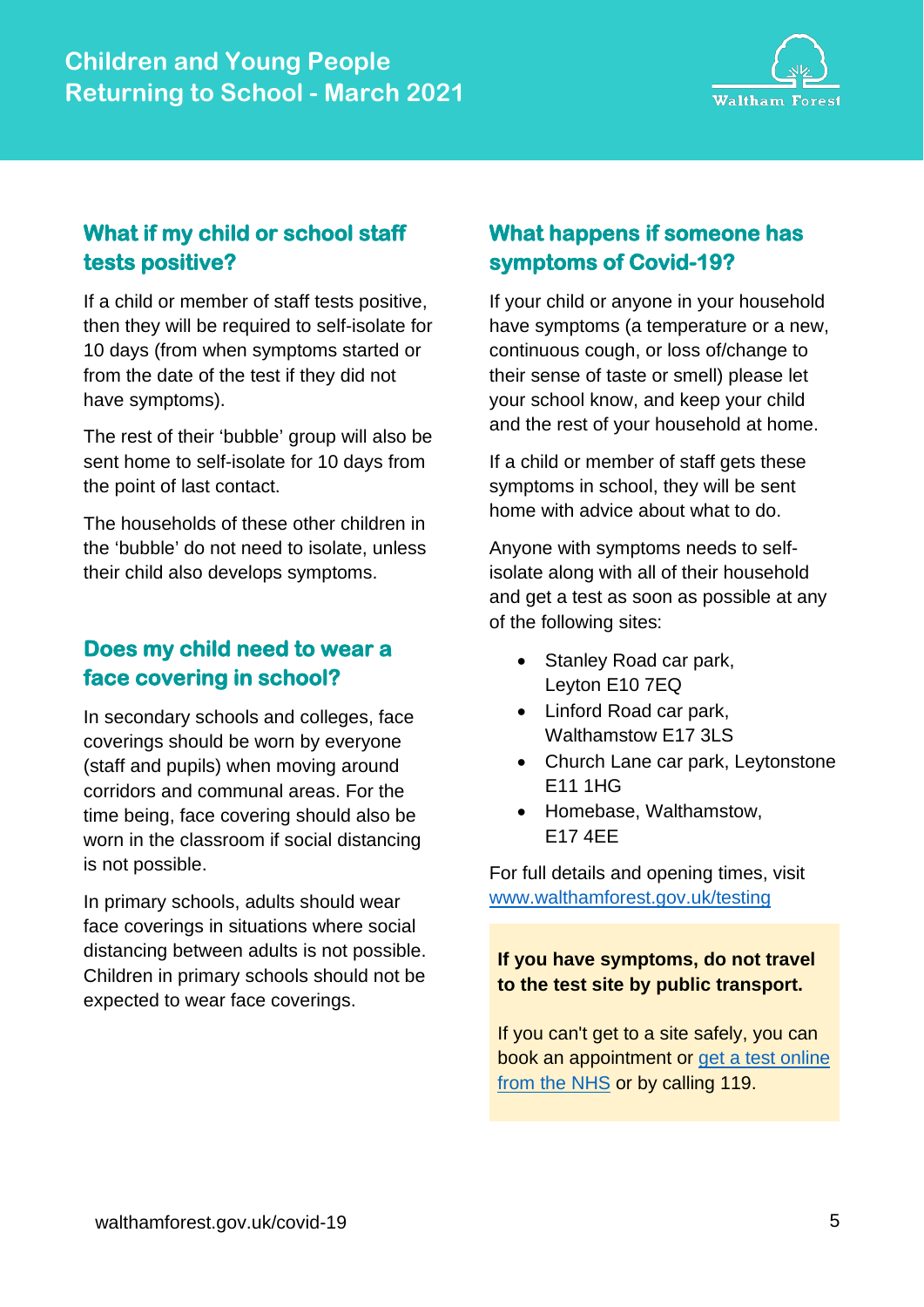

## **How do parents and families access testing for coronavirus?**

All families and households with primary, secondary school and college age children, including childcare and support bubbles, have access to rapid Lateral Flow Devices (LFDs) to also take tests at home. This will help to detect more coronavirus cases and make sure that cases in households are found and prevented from mixing in school.

In Waltham Forest, families can access LFD tests in the following ways.

| <b>Attend</b><br>a community<br>test site | If you don't have symptoms, you can get tested at any of our<br>community test sites across the borough. You don't need to make an<br>appointment, and you'll get your result within one hour.<br>For all locations and opening times, visit<br>www.walthamforest.gov.uk/testing                                                      |
|-------------------------------------------|---------------------------------------------------------------------------------------------------------------------------------------------------------------------------------------------------------------------------------------------------------------------------------------------------------------------------------------|
|                                           |                                                                                                                                                                                                                                                                                                                                       |
| <b>Collect</b><br>test kits               | You can collect free home test kits from one of our local test sites<br>below.<br>Open every day, 1.30pm-7pm:<br>• Stanley Road car park, Leyton E10 7EQ<br>Linford Road car park, Walthamstow E17 3LS<br>• Church Lane car park, Leytonstone E11 1HG<br>You can collect 2 packs of home test kits and each pack contains 7<br>tests. |
|                                           |                                                                                                                                                                                                                                                                                                                                       |
| <b>Order</b><br>test kits                 | If you're unable to go to a test site or collect test kits, you can order<br>free home test kits to be sent to your home.<br>Order online at www.gov.uk/order-coronavirus-rapid-lateral-flow-tests                                                                                                                                    |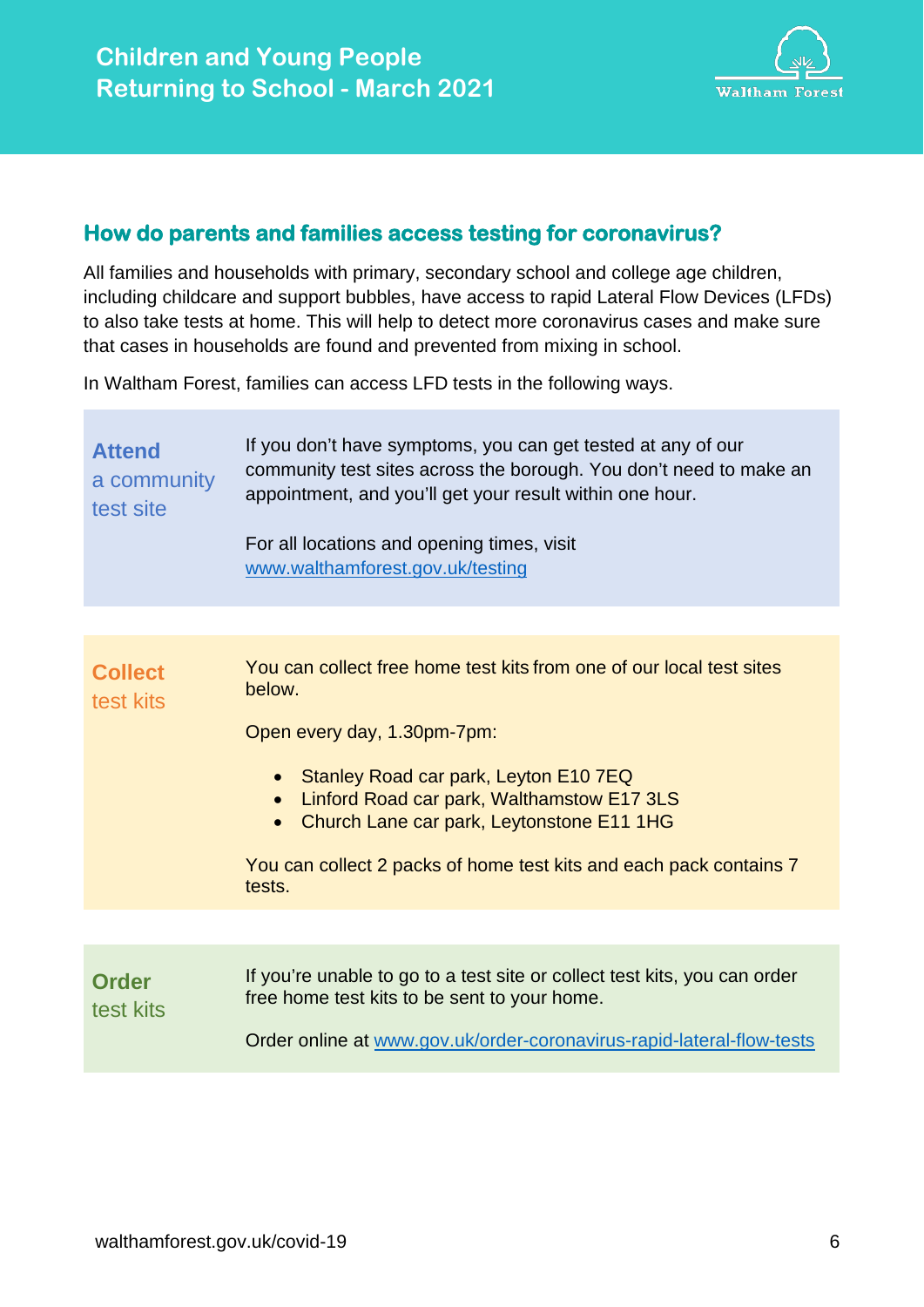

## **What can I do to keep everyone safe?**

#### **Check everyone at home is well before your child goes to school and stay at home if anyone has Covid-19 symptoms**

If your child does develop symptoms, you should arrange for them to [get a test](https://www.gov.uk/get-coronavirus-test) and let their school or college know of the results.

#### **Support schools and colleges**

It's important that parents and carers help schools and colleges to carry out the [required](https://www.gov.uk/government/publications/what-parents-and-carers-need-to-know-about-early-years-providers-schools-and-colleges-during-the-coronavirus-covid-19-outbreak/what-parents-and-carers-need-to-know-about-early-years-providers-schools-and-colleges-in-the-autumn-term)  [safety measures.](https://www.gov.uk/government/publications/what-parents-and-carers-need-to-know-about-early-years-providers-schools-and-colleges-during-the-coronavirus-covid-19-outbreak/what-parents-and-carers-need-to-know-about-early-years-providers-schools-and-colleges-in-the-autumn-term) If your child is asked to self-isolate for 10 days after being in close contact with someone who has tested positive, it is important that they do so.

#### **Social distancing outside school**

Only one parent or carer should take a child to school. Do not stay and chat at the school gates, as there is a significant risk of spreading or catching the virus. Please be patient and help the school to ensure that children can be collected safely at the end of the day. Outside of school, it's also important you follow guidance on meeting other individuals and households.

#### **Travel outdoors to school where possible**

The safest and healthiest way to travel to school is outdoors on foot, or by bike or scooter. Whether you want to walk, cycle or scoot we've got the infrastructure to make sustainable travel safe and enjoyable for you and your family. You can read more and get further advice on how to [get started on our Enjoy Waltham Forest website.](https://enjoywalthamforest.co.uk/travel-to-school-in-a-sustainable-way/)

#### **Hygiene and handwashing are vital**

Wash hands regularly for 20 seconds with soap and running water, especially before and after school, before and after eating, and after using a tissue or the toilet.

#### **Take up your Covid vaccination when invited to do so**

The local NHS Clinical Commissioning Group (CCG) is working very hard to deliver jabs, and the Council is working to support the vaccination rollout. The CCG is now vaccinating people in groups 1-6. Parents and carers are encouraged to obtain the vaccination when contacted. The coronavirus vaccine is safe, free and painless and is your best defence against Covid-19. The vaccine works by teaching your immune system to defend itself against the attack of Coronavirus. If you have questions or are unsure about the Covid-19 vaccine, please visit walthamforest.gov.uk/covidvaccine to learn more.